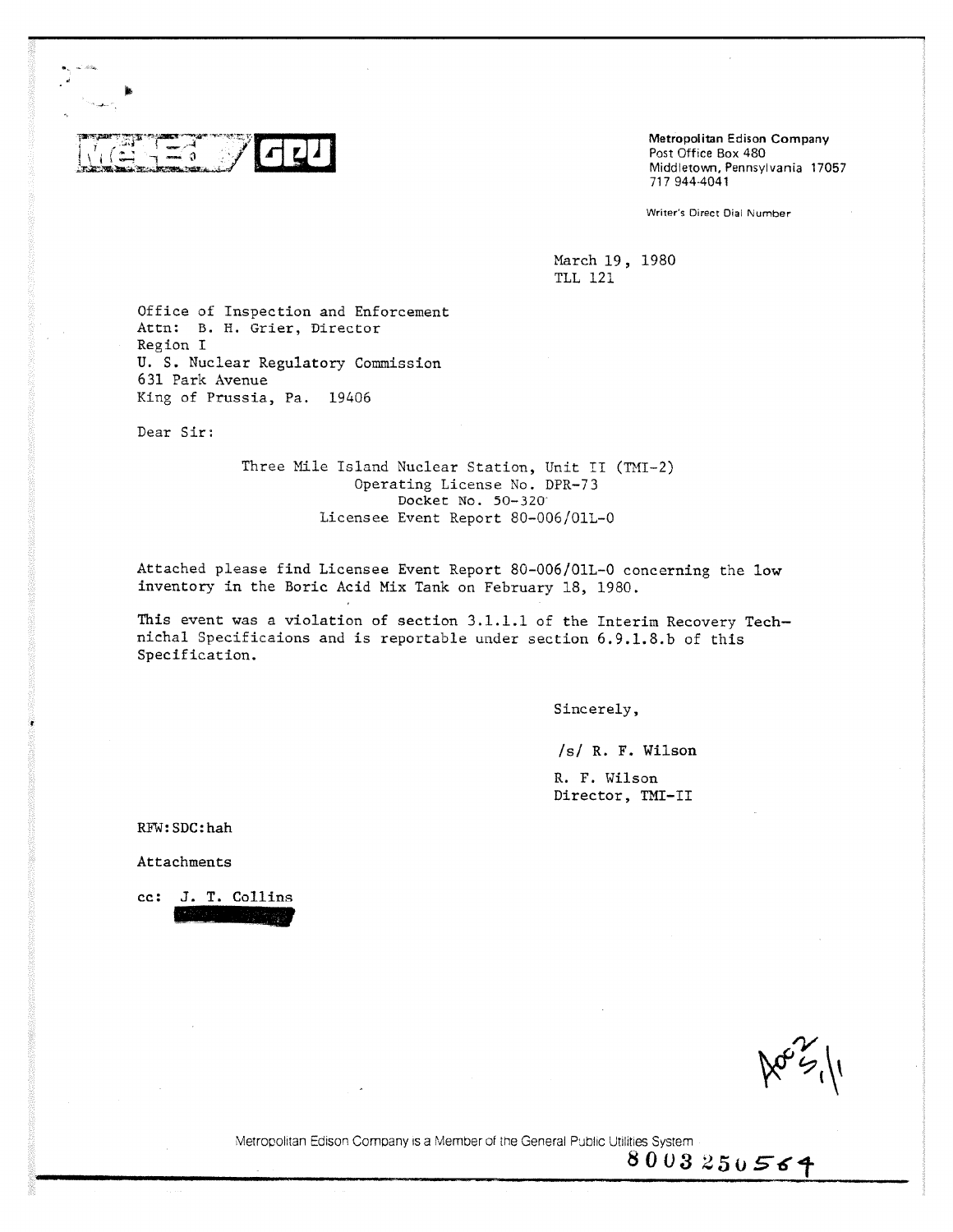| <b>NRC FORM 366</b>                    | Attachment l<br><b>U.S. NUCLEAR REGULATORY COMMISSION</b>                                                                                                                                                                                                                                                                                        |
|----------------------------------------|--------------------------------------------------------------------------------------------------------------------------------------------------------------------------------------------------------------------------------------------------------------------------------------------------------------------------------------------------|
| (7.77)                                 | LICENSEE EVENT REPORT                                                                                                                                                                                                                                                                                                                            |
|                                        | CONTROL BLOCK:  <br>(PLEASE PRINT OR TYPE ALL REQUIRED INFORMATION)<br>$\left(\cdot\right)$                                                                                                                                                                                                                                                      |
| 0                                      | $0 0 0 0 0 0 -0$<br>$\frac{0}{25}$ $\frac{0}{25}$<br>$\frac{1}{\text{LCENSE}}\frac{1}{\text{TVPE}}\left(\frac{1}{10}\right)$<br>$\overline{z}$<br>(5)                                                                                                                                                                                            |
| CON'T<br>011<br>$0 \mid 2$             | REPORT<br>[01510]0131200012118180001311918100<br>$SOWRCE$ $L(6)$<br>EVENT DESCRIPTION AND PROBABLE CONSEQUENCES (10)<br>On 2/15/80 at 1700 hours, the Interim Recovery Technical Specifications were                                                                                                                                             |
|                                        | implemented. The facility was in mode 5 operation as described by the previous                                                                                                                                                                                                                                                                   |
| $0 \mid 3$                             |                                                                                                                                                                                                                                                                                                                                                  |
| $\mathbf{o}$<br>$\blacktriangleleft$   | Technical Specifications. The Boric Acid Mix Tank inventory, which was acceptable                                                                                                                                                                                                                                                                |
| $\circ$<br>-5                          | under the previous Tech Specs, was below the requirements of the Interim Recovery                                                                                                                                                                                                                                                                |
| 0<br>$\ddot{\circ}$<br>0 <sub>17</sub> | Tech Specs. This violation had no affect on continued core cooling.                                                                                                                                                                                                                                                                              |
| $\circ$<br>8                           |                                                                                                                                                                                                                                                                                                                                                  |
| $\overline{9}$<br>9<br>0               | 30<br>SYSTEM<br>CAUSE<br>COMP.<br>CAUSE<br>VALVE<br>CODE<br>COMPONENT CODE<br>೦೦ರಿಕ<br>SUBCODE<br><b>SUBCODE</b><br>SUBCODE<br>ΖI<br>B<br>X<br>[12]<br>z<br>13<br>ZI Z<br>Z<br>(15<br>2 J<br>(16)<br>R<br>(11<br>12<br>18<br><b>REVISION</b><br>OCCURRENCE<br>SEQUENTIAL<br>REPORT                                                               |
|                                        | <b>EVENT YEAR</b><br>REPORT NO.<br>COD 5<br><b>TYPE</b><br>NO.<br>LER/RO<br>0<br>17<br>REPORT<br>U.<br><b>NUMBER</b><br>ACTION<br>COMPONENT<br><b>FUTURE</b><br>ACTION<br>EFFECT<br>NPRD-4<br>FORM SUB.<br>PRIME COMP.<br>SHUTDOWN<br><b>ATTACHMENT</b><br>HOURS $(22)$<br>ON PLANT<br>TAKEN<br><b>METHOD</b><br><b>SUPPLIER</b><br>MANUFACTURER |
|                                        | z<br>(21)<br>O.<br>Y<br>G<br>z<br>(20<br>(25)<br>(19)<br>(23)<br>(24)<br>CAUSE DESCRIPTION AND CORRECTIVE ACTIONS (27)                                                                                                                                                                                                                           |
| $1+0$                                  | The event was initiated by the administrative changeover to the more restrictive                                                                                                                                                                                                                                                                 |
| $1 \mid 1$                             | Interim Recovery Technical Specifications. The Boric Acid Mix Tank was brought to                                                                                                                                                                                                                                                                |
|                                        | the required level by 1500 hours on 2/20/80.<br>Administrative controls are being                                                                                                                                                                                                                                                                |
| $1 \mid 3 \mid$                        | put in place to assure that the Boric Acid Mix Tank inventory requirements are met)                                                                                                                                                                                                                                                              |
| $\bullet$<br>89                        | 60                                                                                                                                                                                                                                                                                                                                               |
| 5.                                     | <b>STATUS</b><br>METHOD OF<br>DISCOVERY<br>$\left($ 30)<br>(32)<br>OTHER STATUS<br>N/A<br><b>% POWER</b><br>DISCOVERY DESCRIPTION<br>N/A<br>10.<br>10.<br>10.<br>2   (3i)<br>G(28)<br>(29)<br>10<br>45<br>11<br>46<br>80                                                                                                                         |
|                                        | <b>CONTENT</b><br>ACTIVITY<br>AMOUNT OF ACTIVITY (35)<br>LOCATION OF RELEASE (36)<br>RELEASED OF RELEASE<br>အ<br>N/A<br>N/A<br>9<br>10.<br>45<br>30<br>11<br>PERSONNEL EXPOSURES                                                                                                                                                                 |
| 7<br>-9                                | <b>DESCRIPTION</b> (39)<br><b>NUMBER</b><br>TYPE<br>37) <br>Z(38)<br>N/A<br>13<br>30<br>PERSONNEL INJURIES                                                                                                                                                                                                                                       |
| я.<br>89                               | DESCRIPTION <sup>(41)</sup><br>NUMBER<br>N/A<br>0 0 1 0 1 (40)<br>$\mathbf{1}$<br>12<br><b>RG</b><br>LOSS OF OR DAMAGE TO FACILITY                                                                                                                                                                                                               |
| 9.                                     | (43)<br>TYPE<br><b>DESCRIPTION</b><br>N/A<br>Z K42                                                                                                                                                                                                                                                                                               |
|                                        | 10<br>80<br><b>PUBLICITY</b><br>ISSUED DESCRIPTION (45)<br>NRC USE ONLY<br>N/A<br>N(44)<br>ä<br>10                                                                                                                                                                                                                                               |
|                                        | 68<br>$(717)^{69}$ 948-8461<br>$30 -$<br>$\tilde{\mathbf{z}}$<br>Steven D. Chaplin<br>٥<br>NAME OF PREPARER<br>PHONE:<br>ة                                                                                                                                                                                                                       |
|                                        | 8003250568                                                                                                                                                                                                                                                                                                                                       |